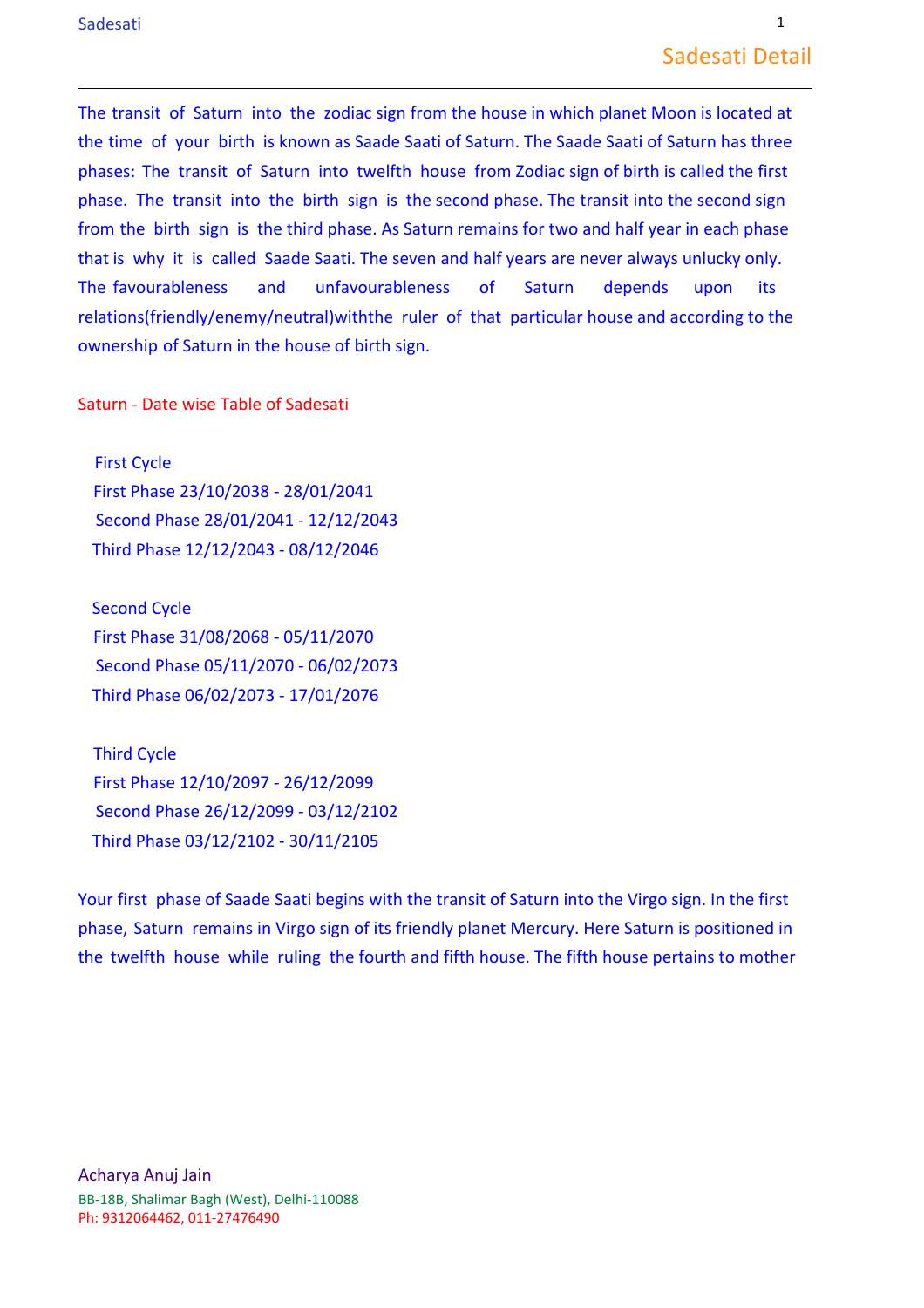and children. In such a situation, you get affected by insanity, moroseness and excess of short temperedness. It is very painful for you to stay at home, rather you enjoy staying away. There is increase in wastage and exhaustion of accumulated money also. During this period, there are possibilities of indulging in some drug addiction. Your behaviour turns wicked, bitter and full of lies, which results in friction among the family members, and so you may have to stay away from home. Friends also start betraying and situation of demotion in service or getting transferred also arises. You have to face difficulties and hurdles in every field. You remain dissatisfied with your fortune. There is lackness in the delight from mother and maternals and the mother face problems. In such a time, you can earn handsomely, if you go away from home. You also develop relations with the people of low birth. You should be very careful as there are chances of getting injured also. There may be some throat disease due to irregularity in taking meals. In such a time, you generally leave your work incomplete and there is possibility of sickness of life partner also. During this period, you do not respect anybody, but may find success in the field of writing. You do not maintain preceding relations with father. Expenses increase excessively in the house and you may have to face danger due to your foolishness.

Your second phase of Saade Saati begins with the transit of Saturn into the Libra sign. In the second phase, Saturn remains in the Libra sign of its friendly planet. Here Saturn is positioned in Lagna while ruling the fourth and the fifth house. The fourth and the fifth house pertains to mother and children. Saturn remains at the highest state after transaction into the Libra sign. In such a situation, you receive respect, glory etc. You remain healthy and incline towards recreation. You earn fame in the society and deserve love but you turn reserved. You also become perfect in activities, intelligent, learned and theist, and develop interest in religion and worships. You also participate in auspicious occasion and get opportunity for pilgrimage also. In such a time, your interest develops in the field of art and music. You find success in the field of education. You are blessed with a child. You acquire glory, vehicle, servants and all comforts of life, through your own efforts. This is the proper time for making a house or inheriting a parental property.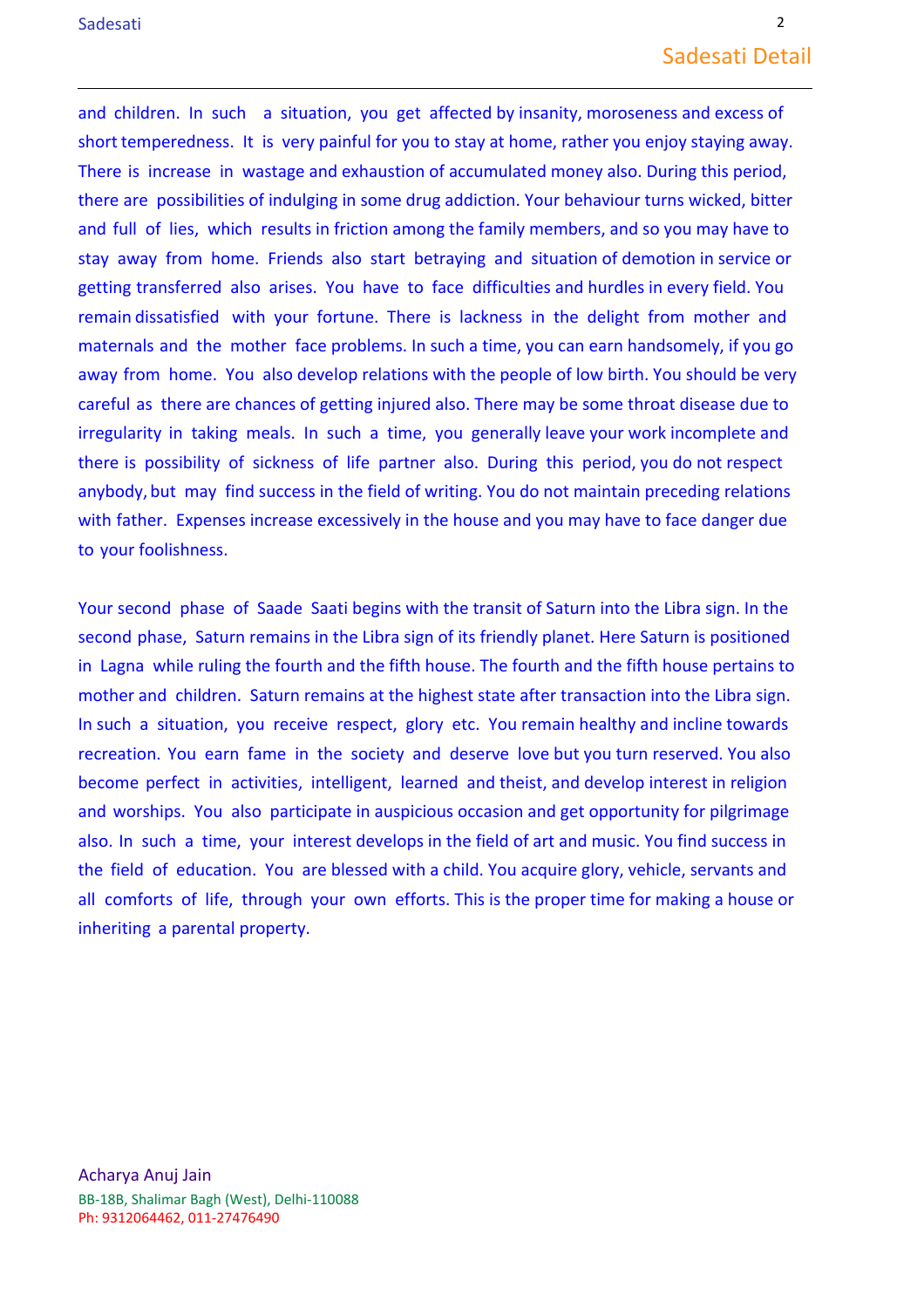Your third and last phase of Saade Saati begins with the transit of Saturn into Scorpio sign. In this phase, Saturn is positioned in the second house, while ruling the fourth and fifth house. The fourth and fifth house pertains to mother and the children house. In the third phase, Saturn remains in the Scorpio sign of its enemy planet Mars. So you turn to be harsh, cruel, short tempered and zealous by nature and you do not fulfil your words and there develops a tendency of deceiving. In such a time, you are violent and get easily irritated. The capacity of analysing anything goes weak, resulting in your hateful activities. So you should carefully use the vehicle and armaments. During this period, the enemies become stronger and there is a possibility of their victory also. You should not lend money to anybody, otherwise there will be a great problem in its refundedment. The money exhausts and there are chances to face the wrath of the govt

The complete period of Saturn's Saade Saati does not remain same. Its favourableness and unfavourableness depends upon the star under which Saturn is moving. The remedies for reducing the sinner effects of Saade Saati are based on Mantra, devotion, worship and donations. A thorough analysis of the horoscope is required in this regard, for the knowledge of remedies for reducing the harm. For the DOSH SHANTI, the following remedies may be adopted for lessening the sinner effects of Saade Saati. There are great possibilities of benefit, if these remedies are adopted prior to beginning of the Saade Saati :-

1. Lord Saturn should be worshipped and oil may be offered in temple on every Saturday.

2. In the evening, the following mantra of Saturn should be muttered for 108 times : "OM Sah Shanishcharai Namah" or "OM Sham Shanishchrai Namah".

3. Keep a fast for atleast 40 Saturdays. This fast should be started in the brighter half of the lunar month.

4. A mustard oil lamp should be lighted under a peepal tree.

5. Iron, black collyrium(kala surma), mustard oil, leather shoes, black cloth, liquor, black urd dal etc. should be donated on Saturday.

6. A ring made up of black horse shoe or nail of the boat or blue sapphire should be worn.

7. Serve the people of low birth or give donations to them.